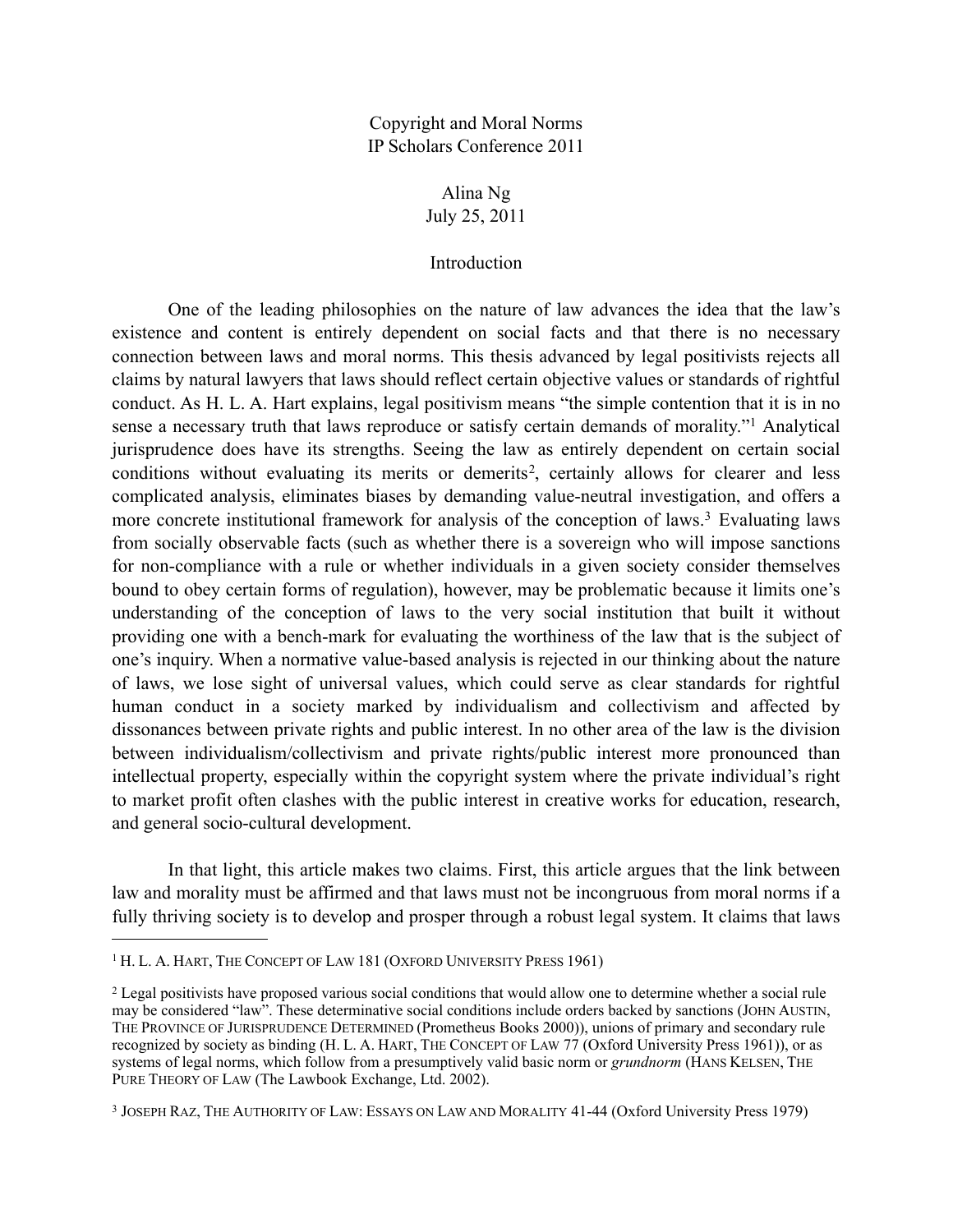must not detract from a valuable and morally worthy way of life or they will lose their meaning. While refuting Austin's single-minded assertion that "the existence of the law is one thing; its merit and demerit another"[4,](#page-1-0) this article asserts the opposite instead: that the existence of laws is uniquely tied to its merits and demerits. The second claim this article makes is that it is particularly important for the copyright system, with its distinctive institutional goal of promoting progress, to recognize this essential link between laws and morals. As the normative value of the copyright system is deeply entrenched in the copyright clause of the constitution with a clearly identifiable goal (progress of science and arts), it is easy to lose sight of more objective moral values, such as the facilitation of greater access to educational resources or the encouragement of more authentic works of authorship. As policy-makers and lawyers focus on the practice, enforcement, and endorsement of copyright laws to ensure the production of creative works, they may fail to ask if the laws are so contrary to commonly accepted standards of morality that they have lost their essence, especially when there are observable social practices that support the existence of such laws. This article claims that it is important for us, as a knowledge-based society, to question the essence of laws than run against what we expect a burgeoning socio-cultural environment to be.

 A general moral norm in the copyright system prescribes that literary and artistic works be publicly available because education, research, and cultural experiences thrives on the availability of such works to the general public. The public controversy surrounding the sale of artistic works from the Rose Art Museum at Brandeis University to bolster institutional finances<sup>[5](#page-1-1)</sup>, for example, indicates that society as a whole has difficulty conceptualizing art work as a marketable commodity. While universities commercialize the inventions of their scientific communities and protect their market value through patent and trade secret laws, universities treat works of art differently. By making works of art widely accessible to society through public displays, universities affirm a universal norm that creative works are educational and beneficial for socio-cultural growth. It is through careful and meticulous observation of the original art work and the artist's individual style that one learns how to create new works of art. Likewise, the practice of putting movies away for an unspecified time to prompt dealers to order huge supplies of the movie and thus create artificial demand - the practice known as a moratorium ultimately affects society adversely by increasing prices and therefore erecting access barriers to these movies.<sup>6</sup> Moral norms of this sort, which direct individual action towards certain basic human goods offer a bench-mark for evaluating whether a particular undertaking in the copyright system is ethical or not. As they are integrated into the copyright system, these norms provide the laws with a moral, rather than economic, purpose that in the long-run will support sustainable progress of science and the useful arts.

<span id="page-1-0"></span><sup>4</sup> AUSTIN, THE PROVINCE OF JURISPRUDENCE DETERMINED, supra note 2

<span id="page-1-1"></span><sup>5</sup> Robin Pogrebin, The Permanent Collection May Not Be So Permanent, 1/27/11 N.Y. Times C1 (available at 2011 WLNR 1629714)

<span id="page-1-2"></span><sup>6</sup> Peter M. Nichols, Home Video, 4/22/94 N.Y. Times D20 (available at 1994 WLNR 349155)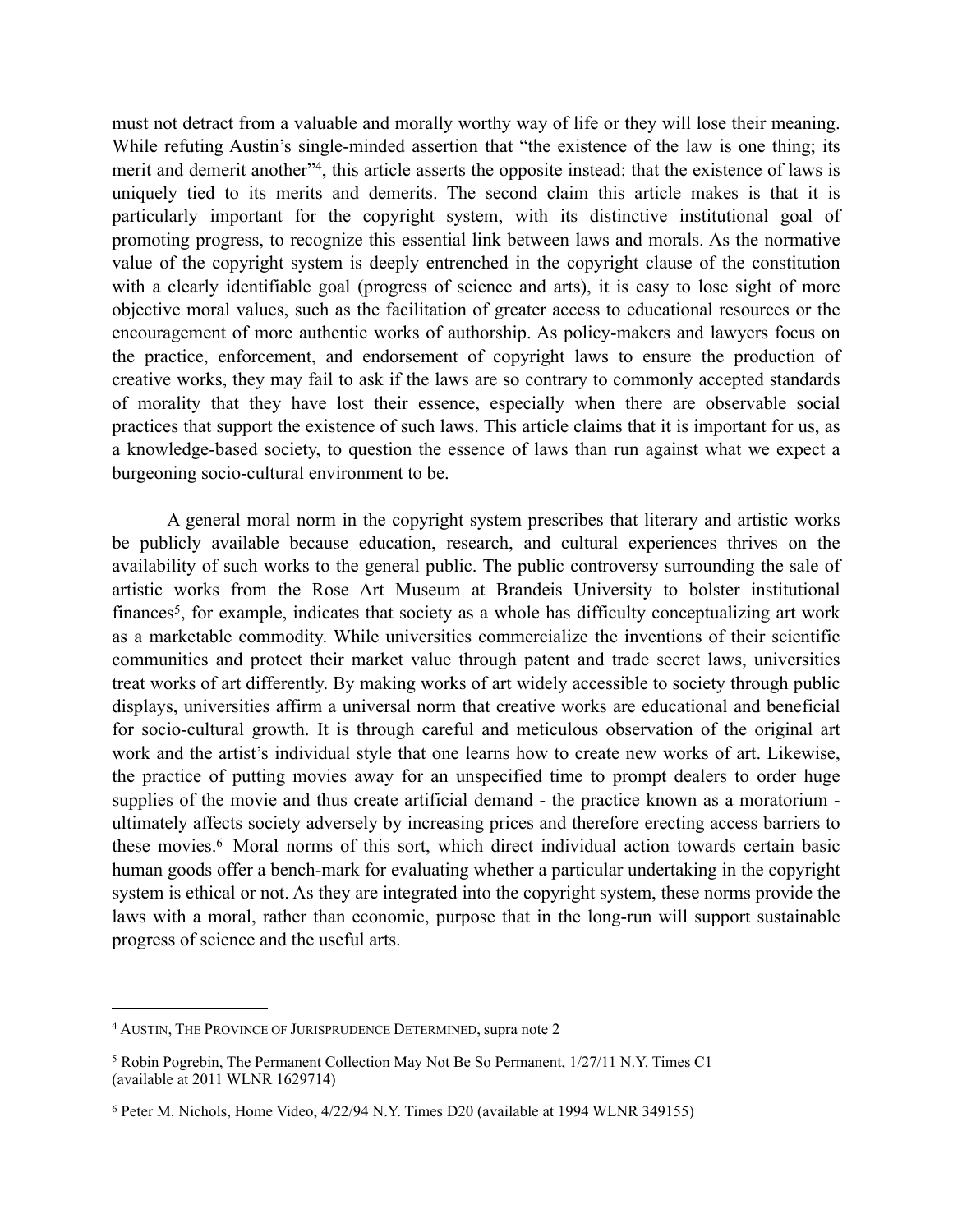This article is divided into three major parts. The first part will evaluate broader scholarship and debates that have occurred in legal literature between positivists and natural lawyers to draw out the essential premise for the disagreement between both school of thoughts. It proposes that legal analysis will be more complete by making value-judgements about laws as they ought to be according to moral and ethical principles. The second part of this article will discuss why this analysis, which is central to jurisprudence, is important to copyright law. It examines how the analysis will reshape the manner in which jurists, scholars, and society view and understand copyright law as a legal institution charged with a moral responsibility to promote progress of science and the useful arts. The third part of the paper will present a view of how such an understanding of the copyright system will allow the legal system to more effectively advance society and culture through authentic expressions and freedom to use literary and artistic works. This paper will conclude with a short proposal on how moral norms may be incorporated into the copyright system to achieve the desired result of advancing society and culture.

## Part 1: Legal Positivism and Natural Law

 Imagine a society of angels where every individual is a paragon of virtue. Each person in this imaginary society respects the life, property, and dignity of others in their society, conducts business affairs with utmost honesty and is vigilant in performing their day-to-day duties and activities. When a disagreement arises between individuals, the disagreement is immediately resolved through peaceful means to the satisfaction of all involved without incident. In such a society, there probably is no need for laws. People are virtuous, respectful of each other, and behave in ways that unite rather than divide its society. In this state of innocence, people naturally seek the common good and are guided by common truths toward rightful conduct. Natural lawyers would assert that in such a society, where men are governed by laws of nature that are universally binding and discernible through reason, being virtuous is an end in itself because the moral character of the individual will determine actions he or she takes. An honest man, for example, will naturally be honest in his dealings with others. Laws, if ever needed, would only serve the common good or lead individuals to a virtuous life. Classical natural lawyers, such as Aristotle and St. Thomas Aquinas, believe that as long as men are virtuous, laws that are passed will have the same virtues as the men who pass them and are therefore good laws.[7](#page-2-0) In this sense, the law's legal authority is derived from its moral worth or goodness. This classical way of thinking about law and morals has influenced more contemporary natural law

<span id="page-2-0"></span><sup>7</sup> *See* ARISTOTLE, POLITICS 285 (Dover Publications, Inc. 2000, Benjamin Jowett, trans.) ("a city can be virtuous only when the citizens who have a share in the government are virtuous, and in our state all the citizens share in the government; let us then enquire how a man becomes virtuous"). *See also* ST. THOMAS AQUINAS ON POLITICS AND ETHICS 53 (W. W. Norton  $\⊂>8$  Co., Inc. 1998, Paul E. Sigmund, ed.  $\⊂>8$  trans.) ("Saint Augustine says "A law that is unjust is considered to be no law at all." Thus its quality as a law depends on the extent to which it is just. A thing is said to be just in human affairs when it is right because it follows the rule of reason. Now as we have said, the first rule of reason is the law of nature. Hence every human law that is adopted has the quality of law to the extent that it is derived from natural law. But if it disagrees in some respect from the natural law. it is no longer a law but a corruption of law.")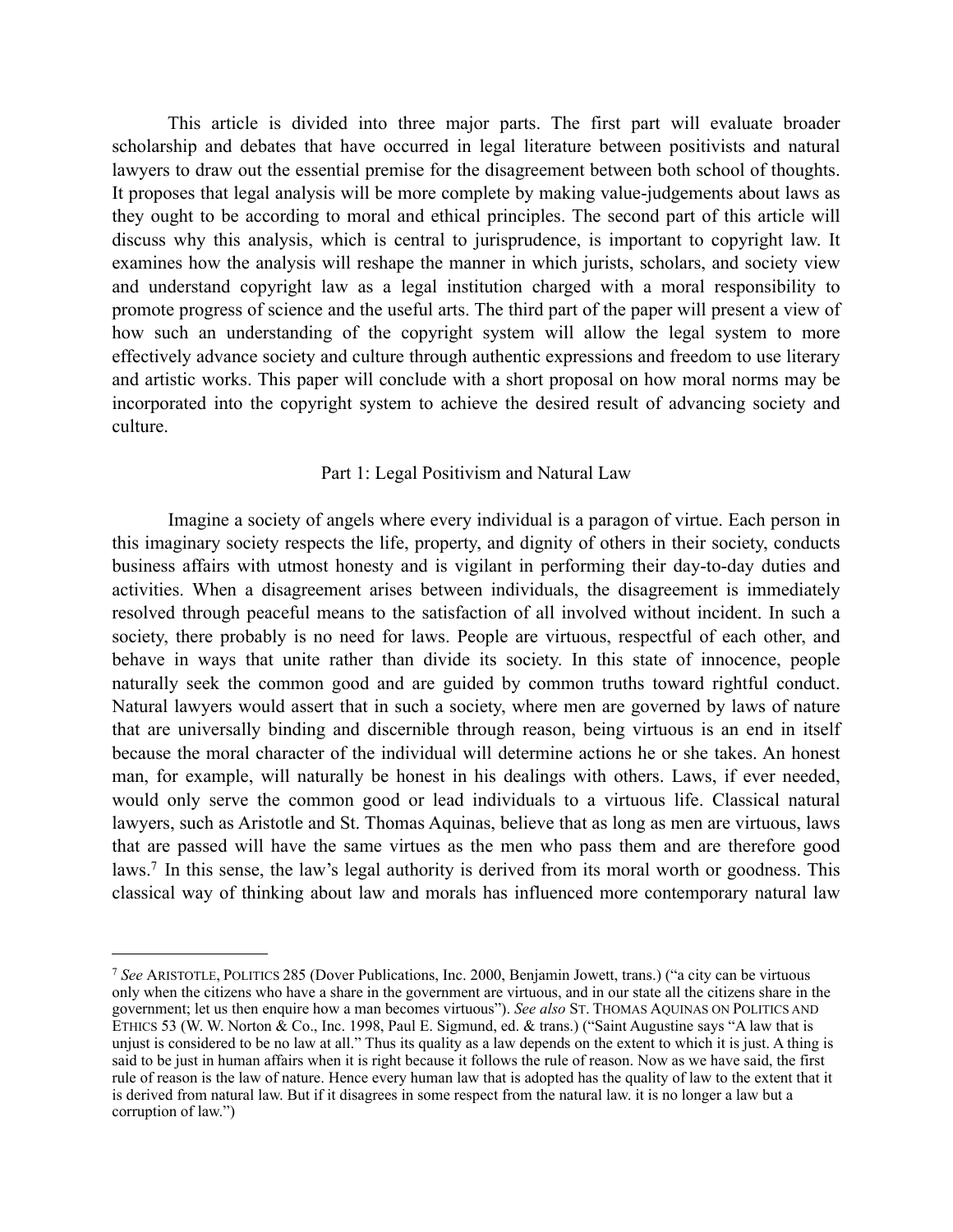philosophy by Germain Grisez, Joseph Boyle<sup>8</sup>, John Finnis<sup>9</sup>, Robert George<sup>10</sup>, and William May. Classical natural lawyers have also been very influential in the search for how man ought to conduct his daily affairs and for what would constitute right or wrong conduct in a given society. One of the theories in normative ethics, which provide a framework for evaluating the moral worth of an individual's action, focusses on developing individual virtues (such as faith, hope, and charity) and avoiding vices. It urges one to undertake actions that will exhibit these virtues rather than conform to obligations or be directed by the consequences of such an action.

 In a completely different society of brigands, where every individual is wicked and vile, the situation would be a little more complex. Let's imagine that each person in this make-believe society despises other people and seeks to harm, steal, and damage life, property, and anything of human worth. Business activities are conducted with the intent to swindle the other and pillage valuable goods. Disagreements take a menacing quality without sight of any real way of fairly resolving them. In such a society, might makes right, the weak suffer at the hands of thugs, and the need for laws is dire if this society is to prevent itself from self-destruction through war and conflict. In this state of turmoil, laws passed by a sufficiently powerful individual who inspires obedience would be essential to provide order, instill stability, and put an end to chaos. And if, as Aristotle and Aquinas believe, a virtuous and benevolent ruler will enact laws for the common good of his society and guide his men towards a state of virtue and goodness, there will be order in this society of brigands. Laws will correct the wickedness of this society by either enforcing morals or punishing those who commit immoral acts.<sup>11</sup> In a natural law sense, the laws that the benevolent ruler passes are good laws because their contents are derived from, and therefore conform with, a natural order. But what if the ruler is as, or more, wicked as the brigands he tries to govern? What if he passes immoral laws, which instead of seeking the common good and creating social order, produces greater chaos, fear, and destruction? If immoral laws i.e., laws that do not seek the greater good of society, are passed such to produce a place like Auschwitz, what would their status as laws be? To natural lawyers, these laws cannot properly be considered laws because they are fundamentally unjust, immoral, and destructive in nature - even if they purport to seek "the common good" of a particular community, such as building an ideal race, these laws do not meet an objective standard of morality. Natural lawyers such as Saint Augustine have been unyielding in their view that "an unjust law is no law." Laws that are grossly immoral and unjust are legally deficient.

 Legal positivists embrace a completely different view point by arguing that a law's validity does not depend on its moral worth. Instead, legal validity is determined by various

<span id="page-3-0"></span><sup>8</sup> Grisez and Boyle co-authored a book that applied new natural law philosophy to the discussion of political theory by a discussion on the ethically controversial issue of euthanasia. *See,* GERMAIN GRISEZ AND JOSEPH BOYLE, LIFE AND DEATH WITH LIBERTY AND JUSTICE (University of Notre Dame Press 1979)

<span id="page-3-1"></span><sup>9</sup> JOHN FINNIS, NATURAL LAW AND NATURAL RIGHTS (OXFORD UNIVERSITY PRESS 1980)

<span id="page-3-2"></span><sup>&</sup>lt;sup>10</sup> ROBERT GEORGE, IN DEFENSE OF NATURAL LAW (OXFORD UNIVERSITY PRESS 1999)

<span id="page-3-3"></span><sup>11</sup> ROBERT P. GEORGE, MAKING MEN MORAL: CIVIL LIBERTIES AND PUBLIC MORALITY (OXFORD UNIVERSITY PRESS 1993)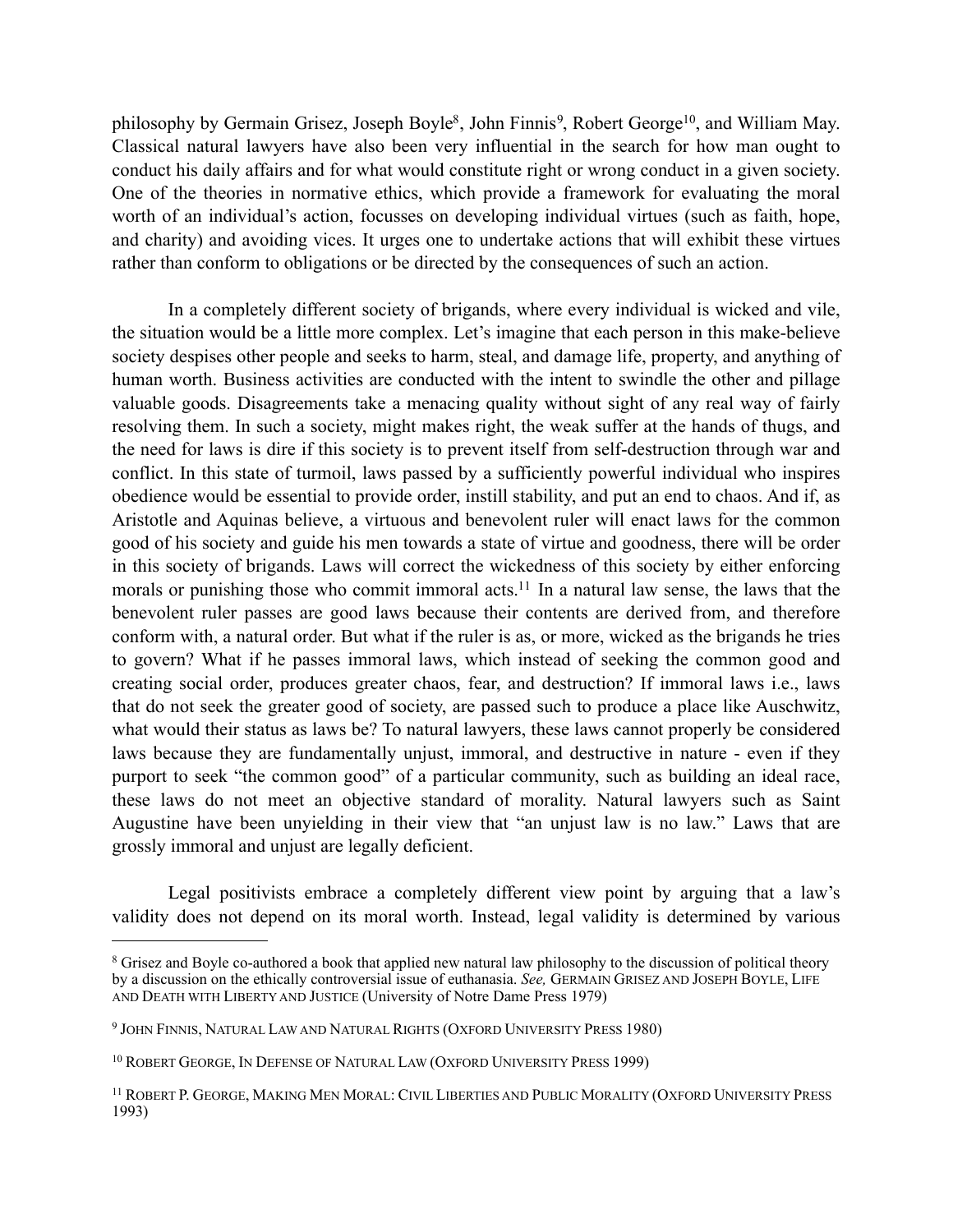observable facts or legal conditions about a given society that would give its rules and regulations the status of a valid law. John Austin, for example, argued that as long as individuals in a society have obligations to obey orders by a sovereign that are backed by threats, that society may be said to have legally valid laws, irrespective of their moral (or evil) content. Hans Kelsen, another notable legal positivist, also believed that the study of law is a matter of pure science, which must be separated from ethical concerns.<sup>[12](#page-4-0)</sup> To Kelsen, valid laws can be said to exist in a given society if there is a coercive social order that compels particular human behaviors within that society[.13](#page-4-1) While laws may be shaped by conventional morality of various groups in a society, many positivist are clear that there is no necessity that the conditions for assessing the legal validity of particular laws should involve any reference to objective standards of fairness and justice[.14](#page-4-2) However, as immoral and wicked laws were passed to create the Nazi legal system, Gustav Radbruch, a notable legal positivist, abandoned the strict separation of law and morals for a morality-centered analysis of the law. As a German legal philosopher and politician who lived through the Nazi regime, Radbruch observed subservient compliance to inherently immoral laws and attributed much of the horrors he observed in Nazi Germany to the failure of the German legal profession to incorporate principles of justice and morality as formal conditions in assessing a law's legal validity.[15](#page-4-3) German courts, in the wake of crimes committed with the sanction of Nazi laws, had also refused to uphold Nazi laws on the basis they were "contrary to the sound conscience and sense of justice of all decent human beings."[16](#page-4-4) The divergence between natural law and legal positivism on the relationship between laws and morals is perhaps most pronounced in the way both respond to grossly evil laws in depraved societies. H. L. A. Hart's and Lon Fuller's intellectual discourse on this divergence demonstrates this remarkable schism. While Hart saw objective moral standards as providing powerful tools to condemn iniquitous laws and justify civil disobedience<sup>17</sup>, Lon Fuller, a natural lawyer<sup>18</sup>, argues that a legal system that is oblivious to the morality of law cannot be considered law at all because law, if it is to serve its purpose, must strive towards justice and decency.<sup>[19](#page-4-7)</sup>

 This deep schism between legal positivism and natural law is not merely a matter of semantics or academic discourse but has far-reaching societal effects instead. What really is at stake in this debate is society's relationship to the institution that governs, guides, and direct it's

<span id="page-4-4"></span><sup>16</sup> *Id. at* 619

<span id="page-4-0"></span><sup>&</sup>lt;sup>12</sup> KELSEN, *supra* note 2 at 59 ("The methodological purity of the science of law is jeopardized not only because the bar that separates it from natural science is ignored, but even more so because the science of law is not (or not clearly enough) separated from ethics - that no clear distinction is made between law and morals.")

<span id="page-4-1"></span><sup>13</sup> Kelsen, *id.* at 33-39

<span id="page-4-2"></span><sup>14</sup> HART, *supra* note 1 at 181

<span id="page-4-3"></span><sup>15</sup> H.L.A. Hart, *Positivism and the Separation of Law and Morals,* 71 HARV. L. REV. 593, 616-617 (1958)

<span id="page-4-5"></span><sup>17</sup> *Id.* at 620

<span id="page-4-6"></span><sup>&</sup>lt;sup>18</sup> LON L. FULLER, THE MORALITY OF LAW (YALE UNIVERSITY PRESS 1969)

<span id="page-4-7"></span><sup>19</sup> Lon L. Fuller, *Positivism and Fidelity to Law - A Reply to Professor Hart,* 71 HARV. L. REV. 630, 661 (1958)